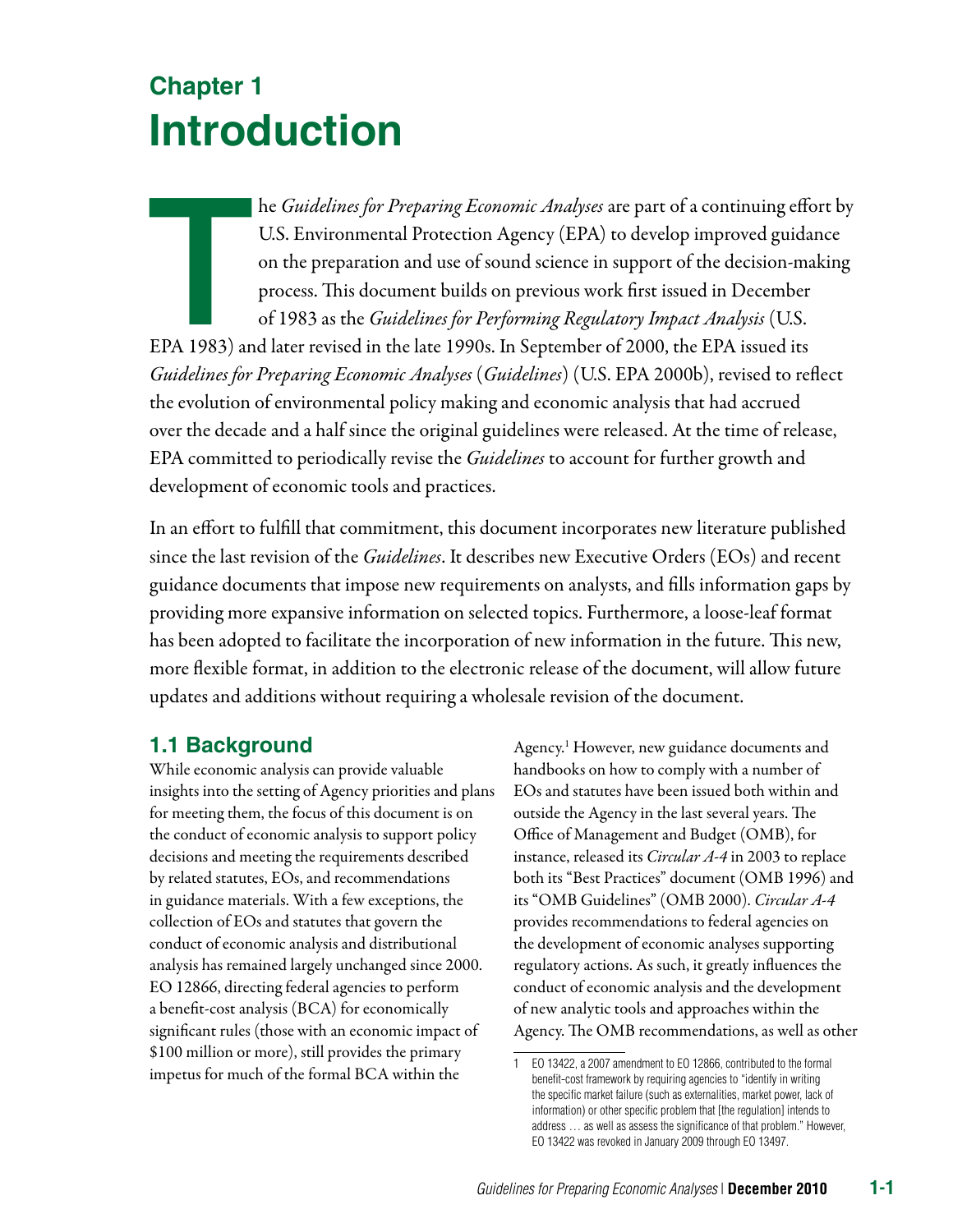guidance documents, are referenced in the revised *Guidelines* where appropriate.

As a result of these modifications and updates the new, revised *Guidelines* will ensure that EPA's economic analyses are prepared to inform the policy-making processes and satisfy OMB's requirements for regulatory review. The new *Guidelines* also seeks to establish an interactive policy development process between analysts and decision makers through an expanded set of cost, benefit, economic impacts, and equity effects assessments; an up-to-date encapsulation of environmental economics theory and practice; and an enhanced emphasis on practical applications.

Underlying these efforts is the recognition that a thorough and careful economic analysis is an important component in informing sound environmental policies. Preparing high-quality economic analysis can greatly enhance the effectiveness of environmental policy decisions by providing policy makers with the ability to systematically assess the consequences of various actions. An economic analysis can describe the implications of policy alternatives not just in terms of economic efficiency, but also in terms of the magnitude and distribution of an array of impacts. Economic analysis also serves as a mechanism for organizing information carefully. Thus, even when data are insufficient to support particular types of economic analysis, the conceptual scoping exercise can provide useful insights.

It is important to note that economic analysis is but one component in the decision-making process and under some statutes it cannot be used in setting standards. Other factors that may influence decision makers include enforceability, technical feasibility, affordability, political concerns, and ethics, to name but a few. Nevertheless, economic analysis provides a means to organize information and to comprehensively assess alternative actions and their consequences. Provided early in the regulatory design phase, economic analysis can help guide the selection of options. Ultimately, good economic analysis based on sound science should lead to better, more defensible rules.

#### **1.2 The Scope of the**  *Guidelines*

The scope of the *Guidelines* is on economic analysis typically conducted for environmental policies using regulatory or non-regulatory management strategies. Separate guidance documents exist for related analyses, some of which are inputs to economic assessments. No attempt is made here to summarize these other guidance materials. Instead, their existence and content are noted in the appropriate sections.

As with the 2000 *Guidelines,* the presentation of economic concepts and applications in this document assumes the reader has some background in microeconomics as applied to environmental and natural resource policies. To fully understand and apply the approaches and recommendations presented in the *Guidelines,*  readers should be familiar with basic applied microeconomic analysis, the concepts and measurement of consumer and producer surplus, and the economic foundations of benefit-cost evaluation. Appendix A provides the reader with a brief review of economic foundations and the Glossary defines selected key terms.

These *Guidelines* are designed to provide assistance to analysts in the economic analysis of environmental policies, but they do not provide a rigid blueprint or a "cookbook" for all policy assessments. The most productive and illuminating approaches for particular situations will depend on a variety of case-specific factors and will require professional judgment. The *Guidelines* should be viewed as a summary of analytical methodologies, empirical techniques, and data sources that can assist in performing economic analysis of environmental policies. When drawing upon these various resources, there is no substitute for reviewing the original source materials.

In all cases, the *Guidelines* recommends adhering to the following general principles as stated by OMB (1996):

'"Analysis of the risks, benefits, and costs associated with regulation must be guided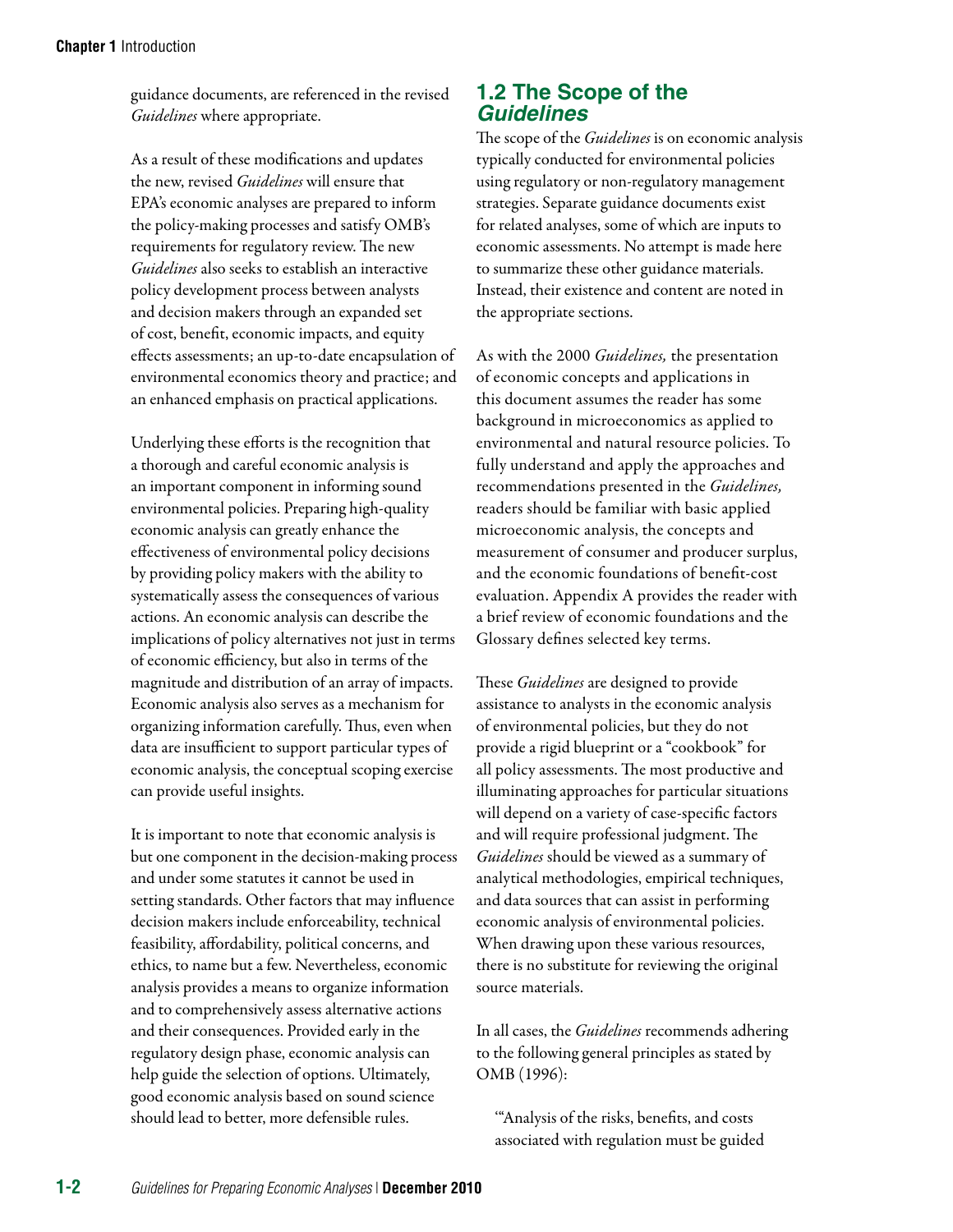by the principles of full disclosure and transparency. Data, models, inferences, and assumptions should be identified and evaluated explicitly, together with adequate justifications of choices made, and assessments of the effects of these choices on the analysis. The existence of plausible alternative models or assumptions, and their implications, should be identified. In the absence of adequate valid data, properly identified assumptions are necessary for conducting an assessment."

"Analysis of the risks, benefits, and costs associated with regulation inevitably also involves uncertainties and requires informed professional judgments. There should be balance between thoroughness of analysis and practical limits to the agency's capacity to carry out analysis. The amount of analysis (whether scientific, statistical, or economic) that a particular issue requires depends on the need for more thorough analysis because of the importance and complexity of the issue, the need for expedition, the nature of the statutory language and the extent of statutory discretion, and the sensitivity of net benefits to the choice of regulatory alternatives."'

Economic analyses should always strive to be transparent by acknowledging and characterizing important uncertainties that arise. In addition, economic analyses should clearly state the judgments and decisions associated with these uncertainties and should identify the implications of these choices. When assumptions are necessary in order to carry out the analysis, the reasons for those assumptions must be stated explicitly and clearly. Analysts must take care to avoid double counting of benefits and costs when there are overlapping regulatory initiatives. Further, economic analyses of environmental policies should be flexible enough to be tailored to the specific circumstances of a particular policy, and to incorporate new information and advances in the theory and practice of environmental policy analysis.

## **1.3 Economic Framework and Definition of Terms**

The conceptually appropriate framework for assessing all the impacts of an environmental regulation is an economic model of general equilibrium. The starting point of such a model is to define the allocation of resources and interrelationships for an entire economy with all its diverse components (households, firms, government).

One of the first methodological questions an analyst must answer when conducting economic analysis is: who has "standing?" The most inclusive answer allows *all* persons who may be affected by the policy to have standing, regardless of where (or when) they live. For domestic policy making, however, the norm is to limit standing to the national level. This decision is based on the fact that authority to regulate only extends to a nation's own residents who have consented to adhere to the same set of rules and values for collective decision making, as well as the assumption that most domestic policies will have negligible effects on other countries (Kopp et al. 1997, Whittington et al. 1986).

OMB's *Circular A-4* gives the following guidance to agencies with regard to conducting economic analyses in support of rulemakings: "Analysis should focus on benefits and costs that accrue to citizens and residents of the United States. Where you choose to evaluate a regulation that is likely to have effects beyond the borders of the United States, these effects should be reported separately" (OMB 2003, p. 15). Potential regulatory alternatives are then modeled as economic changes that move the economy from a state of equilibrium absent the regulation (the baseline) to a new state of equilibrium with the regulation in effect. The differences between the old and new states are measured as changes in prices, quantities produced and consumed, income and other economic quantities. These measurements can be used to characterize the net welfare changes for each affected group identified in the model. Analysts can rely on different outputs and conclusions from the general equilibrium framework to assess issues of both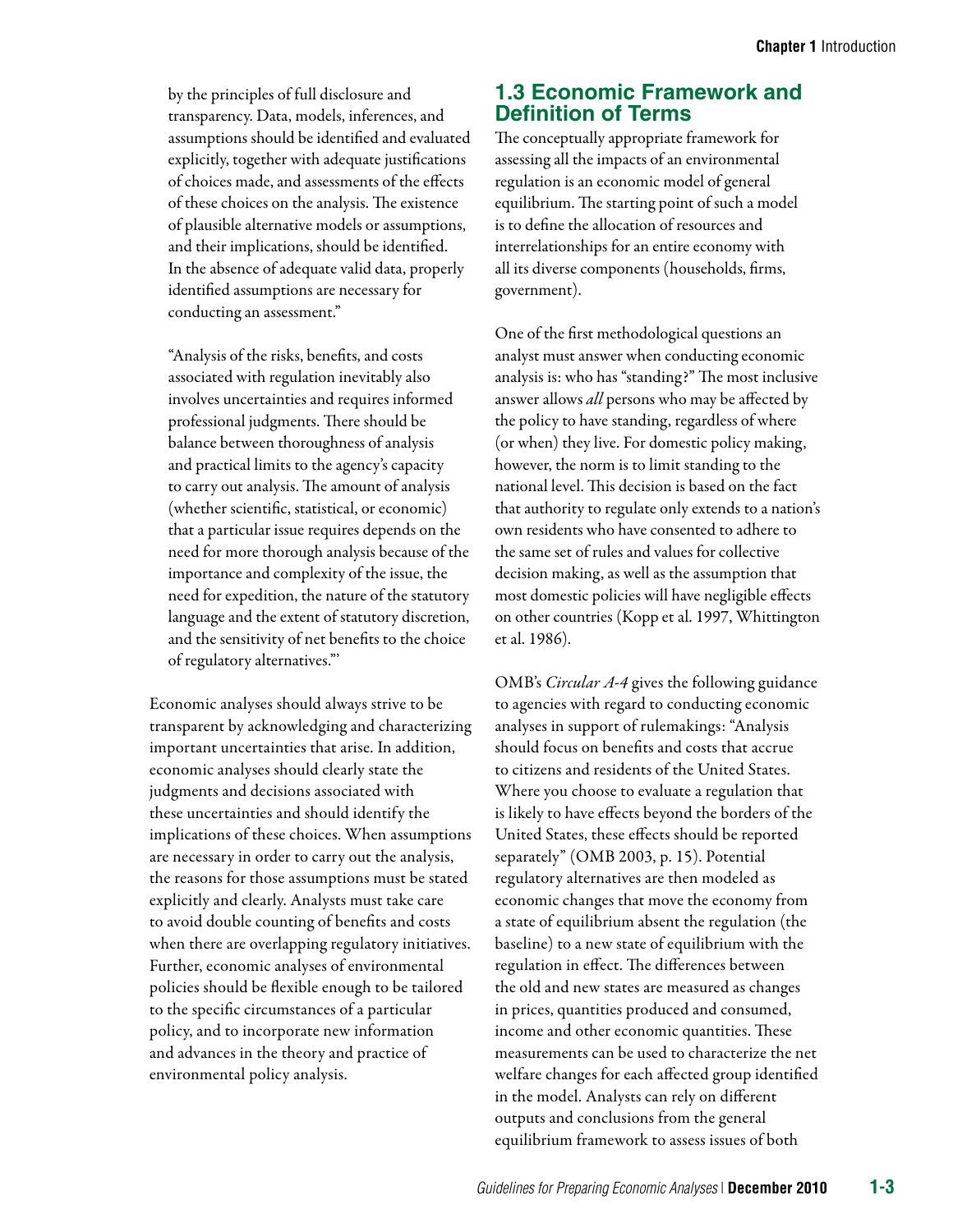*efficiency* and *distribution*. These issues often take the form of three distinct questions:

- 1. Is it theoretically possible for the "gainers" from the policy to fully compensate the "losers" and still remain better off ?
- 2. Who are the gainers and losers from the policy and associated economic changes?
- 3. How did a particular group, especially a group considered to be disadvantaged, fare as a result of the policy change?

The first question is directed at the measurement of efficiency, and is based on the *Potential Pareto criterion*. This criterion is the foundation of BCA, requiring that a policy's net benefits to society be positive. Measuring net benefits by summing all of the welfare changes for all affected groups provides an answer to this question. Net benefits are derived by summing all of the benefits that accrue as a result of a policy change (including spillover effects) less costs imposed by the policy on society (including externalities). Since spillovers and externalities by definition are not captured in market transactions, counting private costs and private benefits accruing to market participants is not sufficient for estimating social benefits and costs. The policy that maximizes net benefits is considered the most efficient.2

The last two questions are related to the distributional consequences of the policy. Because a general equilibrium framework provides for the ability to estimate welfare changes for particular groups, these questions can be pursued using the same approach taken to answer the efficiency question, provided that the general equilibrium model is developed at an appropriate level of disaggregation.

Although a general equilibrium framework can, in principle, provide the information needed to address all three questions, in practice analysts have limited access to the tools and resources needed

Appendix A gives a conceptual overview of this discussion. See in particular Section A.3 on BCA. 2

to adopt a general equilibrium approach.<sup>3</sup> More often, EPA must resort to assembling a set of different models to address issues of efficiency and distribution separately. However, the limitations on employing general equilibrium models have greatly diminished in recent years with advances in the theory, tools and data needed to use the approach. Chapter 8 contains additional information on general equilibrium models. Analysts should weigh the need for additional precision against the cost of employing general equilibrium models over other methods. In doing so analysts should consider the size, impact, and complexity of the question at hand. In general, the more detailed methods are justified by questions with larger and more complex impacts. This question is considered in each of the chapters on specific models.

The *Guidelines* follows more traditional practices and adopts conventional labels to distinguish models or approaches used to answer questions on the efficiency and distribution of environmental regulations. For purposes of this document, the presentation separates the concepts and approaches into the following three general categories:

- the examination of net social benefits using a *benefit-cost analysis* (BCA);
- the examination of impacts on industry, governments, and non-profit organizations using an *economic impacts analysis* (EIA); and
- the examination of effects on various subpopulations, particularly low-income, minority, and children, using *distributional analyses*.

This division is necessary not only because of data and resource limitations, but because analysts often lack models that are sufficiently comprehensive to address all of these dimensions concurrently. Within a BCA, for example, EPA is generally unable to measure benefits with the same models

<sup>3</sup> The general equilibrium framework will at least capture all "market" benefits and costs, but may not include non-market benefits, such as those associated with existence value. In practice, models of general equilibrium may be unable to analyze relatively small sectors of the economy. For more on general equilibrium analysis see Chapter 8, Section 4.6.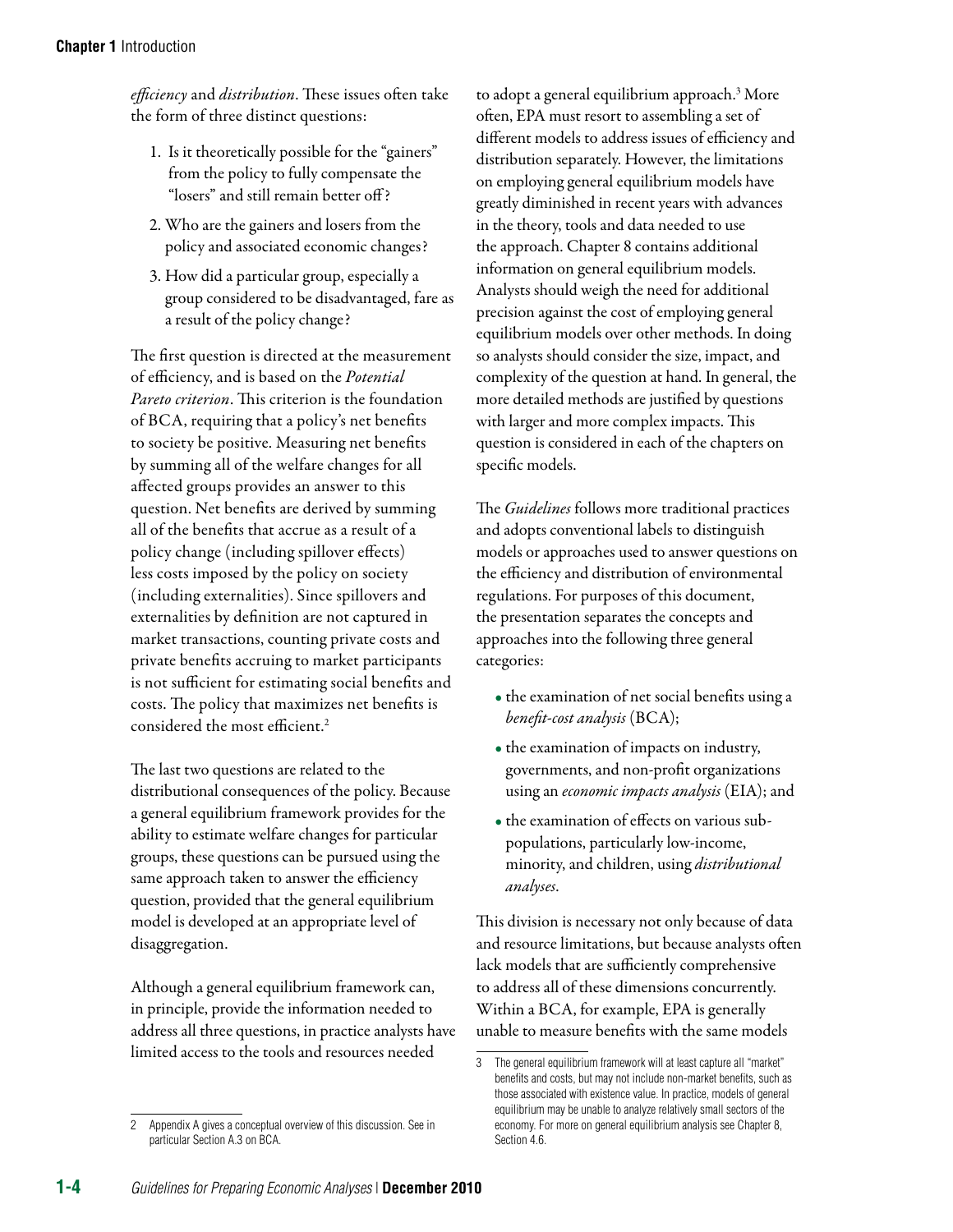used for estimating costs, necessitating separate treatment of costs and benefits. Further, when estimating social costs there are cases in which some direct expenditures can be identified, but data and models are unavailable to track the "ripple" effects of these expenditures through the economy. For most practical applications, therefore, a complete economic analysis is comprised of a BCA, an EIA, *and* an equity assessment.

BCA evaluates the favorable effects of policy actions and the associated opportunity costs of those actions. The favorable effects are defined as benefits. Opportunities foregone define economic costs. While conceptually symmetric, benefits and costs are often evaluated separately for "traditional" environmental problems (e.g., emissions of pollutants from point sources into air and water) due to practical considerations. Analysts may organize the analysis of benefits differently from the analysis of costs, but they should be aware of the conceptual relationship between the two. Assessing the effects of environmental policy is inherently a complex process in which results from various disciplines are integrated to predict environmental outcomes and their economic consequences. As EPA addresses increasingly complex environmental problems (e.g., climate change), so in turn will be the models needed to track the various processes to describe and capture policy effects. Computable general equilibrium (CGE) models for these types of policies will become increasingly important.

Once the change in pollution levels resulting from a policy is predicted, this change is translated into health outcomes or other outcomes of interest using information provided by risk assessors. Benefits analyses then apply a variety of economic methodologies to estimate the value of these anticipated health improvements and other sources of environmental benefits. Social cost analyses attempt to estimate the total welfare costs, net of any transfers, imposed by environmental policies. In most instances, these costs are measured by higher costs of consumption goods for consumers and lower earnings for producers and other

factors of production. Some of the findings of a social cost analysis are inputs for benefits analyses, such as predicted changes in the outputs of goods associated with a pollution problem. More information on analyzing benefits can be found in Chapter 7 while details on estimating social costs can be found in Chapter 8.

The assumptions and modeling framework developed for the BCA can describe gains and losses to assess efficiency. However the BCA framework often limits detailed examination of the gainers and losers and the impacts on disadvantaged sub-populations. To estimate these two categories of impacts analysts rely upon EIA and equity assessments, which use a multiplicity of estimation techniques. Chapters 9 and 10 provide information on how these analyses relate to BCA and detail estimation techniques.

Note that none of these three types of analyses (BCA, EIA, and equity assessment) address the cost-effectiveness of a policy option. Cost-effectiveness analyses (CEA) report the estimated costs needed to achieve a specific goal or an additional unit of environmental improvement. Costs-per-life-saved and costsper-ton-of-pollution-reduction are examples of cost-effectiveness measures. When comparisons are made across policies, CEA can be used to help identify the least costly approach to achieving a specific goal. $4$ 

#### **1.4 Organization of the**  *Guidelines*

The remainder of this document is organized into ten main chapters as follows:

• Chapter 2: Statutory and Executive Order Requirements for Conducting Economic Analyses reviews the major statutes and other directives mandating certain economic assessments of the consequences of policy actions;

Note that CEA is not covered extensively in this document. Additional sources for details on CEA include IOM (2006) and Boardman et al. (2006).